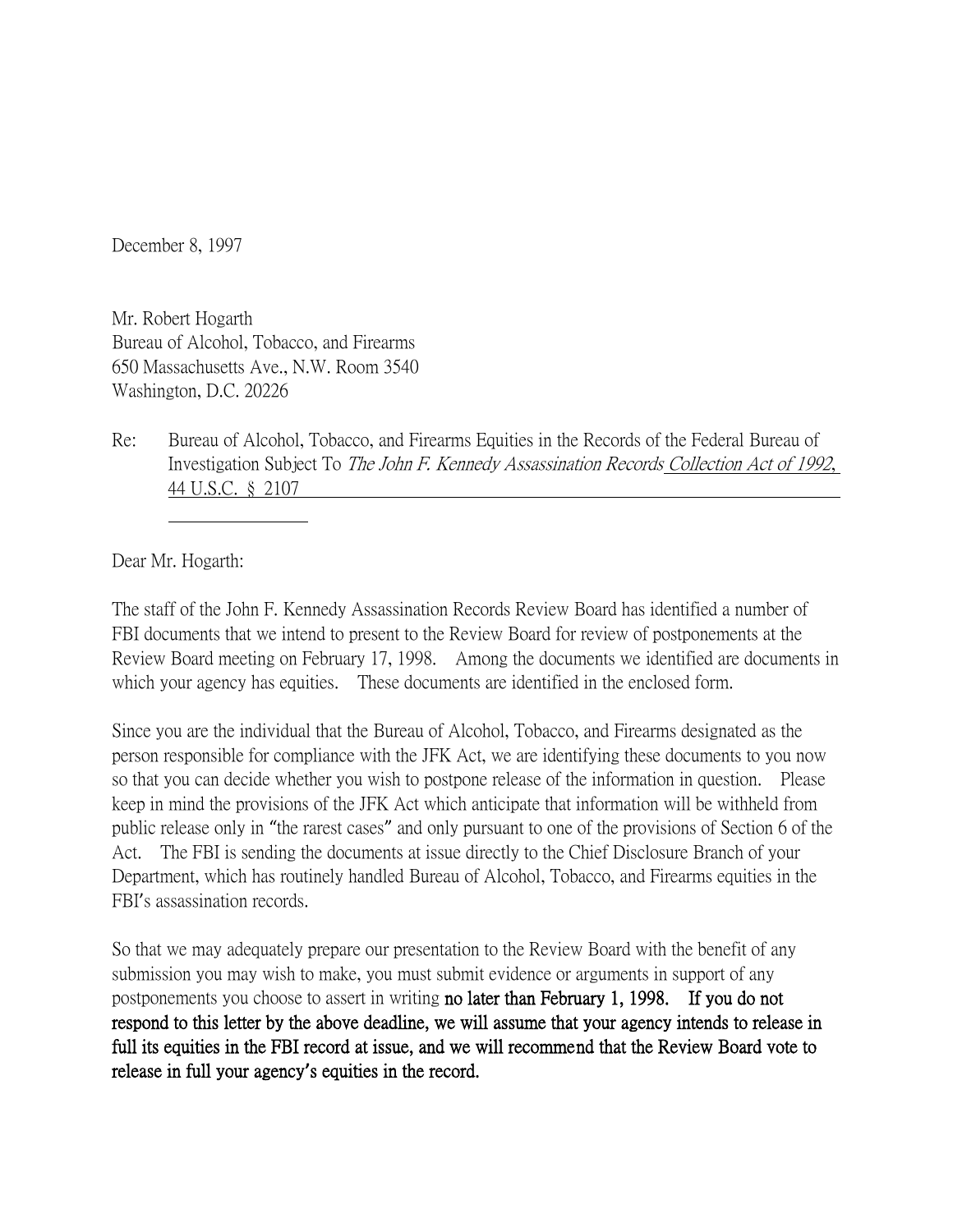Mr. Robert Hogarth December 8, 1997 Page 2

In many of the FBI documents with third agency equities, we believe that the third agencies could, consistent with their current guidelines for JFK assassination-related information, consent to full release of the information at issue.

If you have any questions regarding the documents identified on the enclosed forms, please call Carol Keeley or Debbie Beatty of the JFK Task Force at the FBI at (202) 324-0571 or Laura Denk or Kevin Tiernan of the Review Board staff at (202) 724-0088. Thank you, in advance, for your cooperation.

Sincerely,

T. Jeremy Gunn Executive Director

cc: Chief Disclosure Branch Bureau of Alcohol, Tobacco, and Firearms 650 Massachusetts Ave., N.W. Room 8290 Washington, D.C. 20226